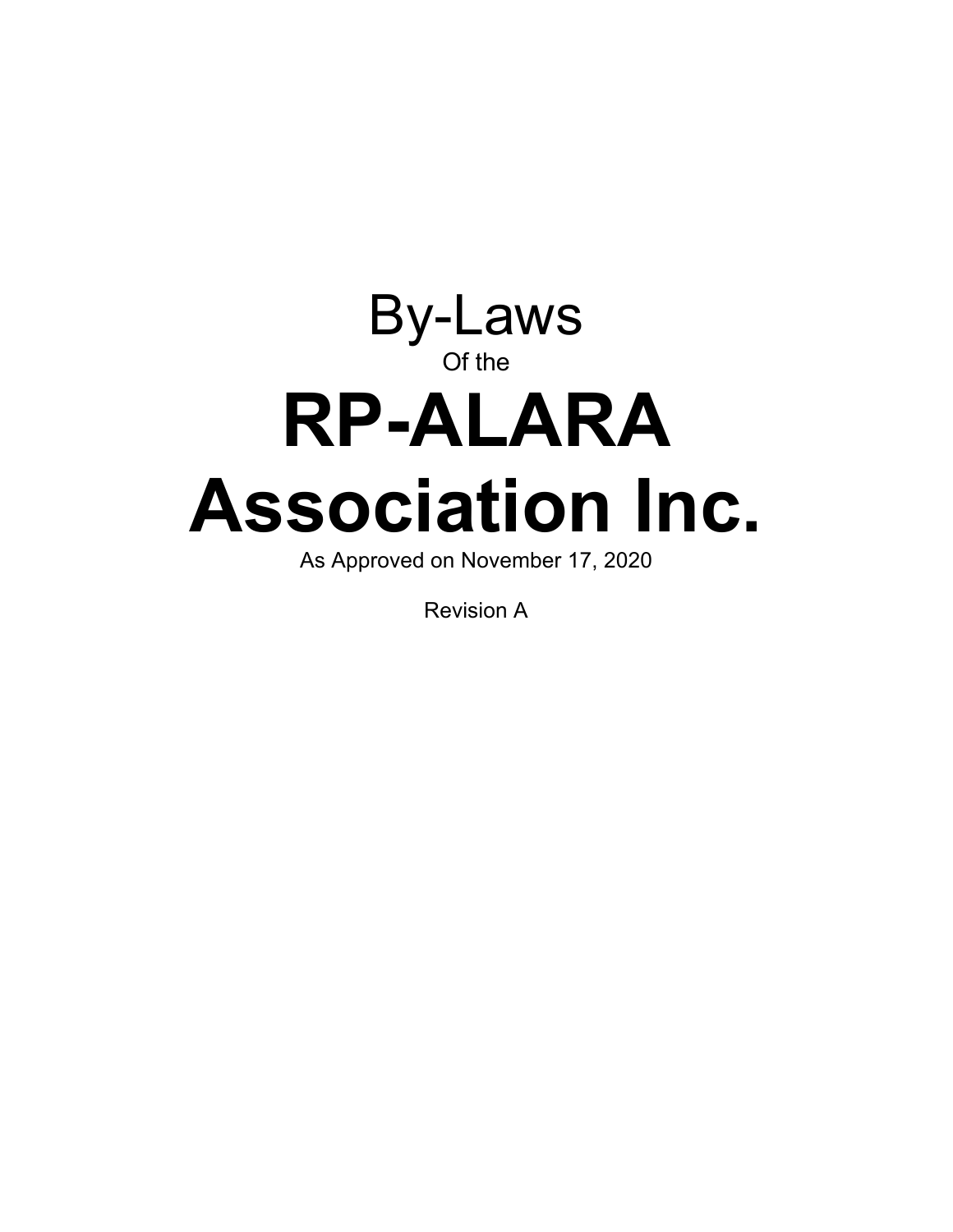# **Table of Contents**

## **Mission Statement**

#### **Article I – Name, Statement of Purposes and Principle Office**

Section 1.01 – Name & Address of the Organization Section 1.02 – Organization Type & Responsibilities Section 1.03 – Structure & Purposes

#### **Article II – Members and Representatives**

Section 2.01 – Members

Section 2.02 – Membership Dues

Section 2.03 – Record of Representatives Entitled to Vote

Section 2.04 – Meetings of the Representatives

Section 2.05 – Notice of Meetings of the Representatives

Section 2.06 – Quorum of the Representatives

Section 2.07 – Agenda of Meetings of the Representatives

Section 2.08 – Proxies and Absentee Ballots

Section 2.09 – Voting at Meetings of the Representatives

Section 2.10 – Powers reserved for the Representatives

#### **Article III – Management of the Association**

Section 3.01 – Steering Board of Directors

Section 3.02 – Number and Group Representation of Directors

Section 3.03 – Qualifications of Directors

Section 3.04 – Election and Terms of Directors

Section 3.05 – Resignation of a Director

Section 3.06 – Removal of a Director

Section 3.07 – Vacancies of Directors

Section 3.08 – Compensation of Directors

Section 3.09 – Conflicts of Interest with Directors

Section 3.10 – Meetings of the Steering Board

Section 3.11 – Notice of Meetings of the Steering Board

Section 3.12 – Quorum and Voting of the Steering Board

Section 3.13 – Procedure for Meetings of the Steering Board

Section 3.14 – Summary and Annual Reports

Section 3.15 – Association Records

Section 3.16 – Force Majeure

#### **Article IV – Officers of the Association**

- Section 4.01 Number of Officers
- Section 4.02 Chairperson of the Association

Section 4.03 – Chairperson-Elect of the Association

Section 4.04 – Secretary of the Association

Section 4.05 – Treasurer of the Association

Section 4.06 – Terms and Election of Officers

Section 4.07 – Duties of Officers may be Temporarily Delegated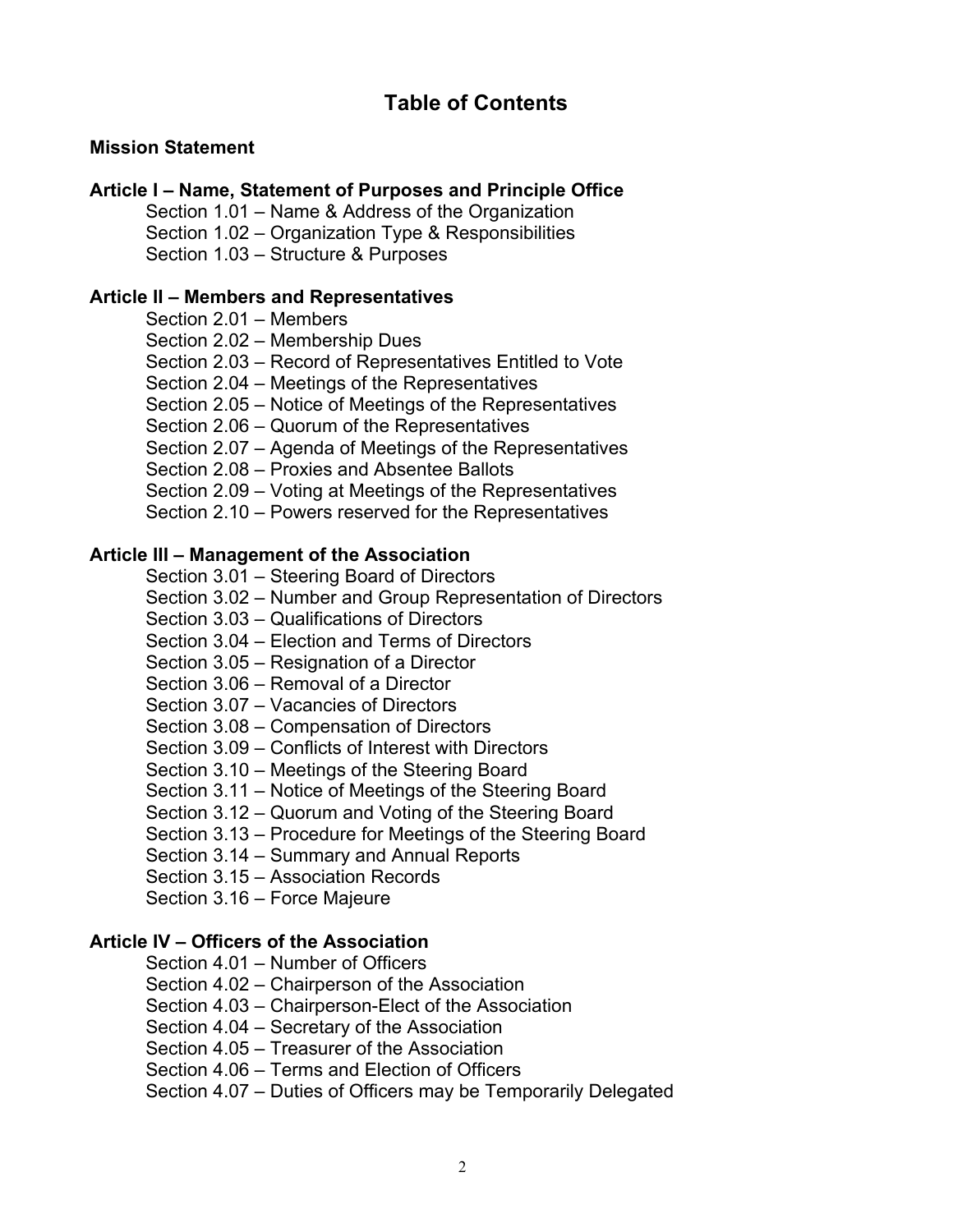## **Article V – Conferences**

Section 5.01 – Association Conferences Section 5.02 – Vendor Participation at Association Conferences

# **Article VI – Miscellaneous Provisions**

- Section 6.01 Indemnification
- Section 6.02 Association Records
- Section 6.03 Fiscal Year and Budget
- Section 6.04 Jurisdiction
- Section 6.05 Effective Date
- Section 6.06 Amendments
- Section 6.99 Revisions to the By-Laws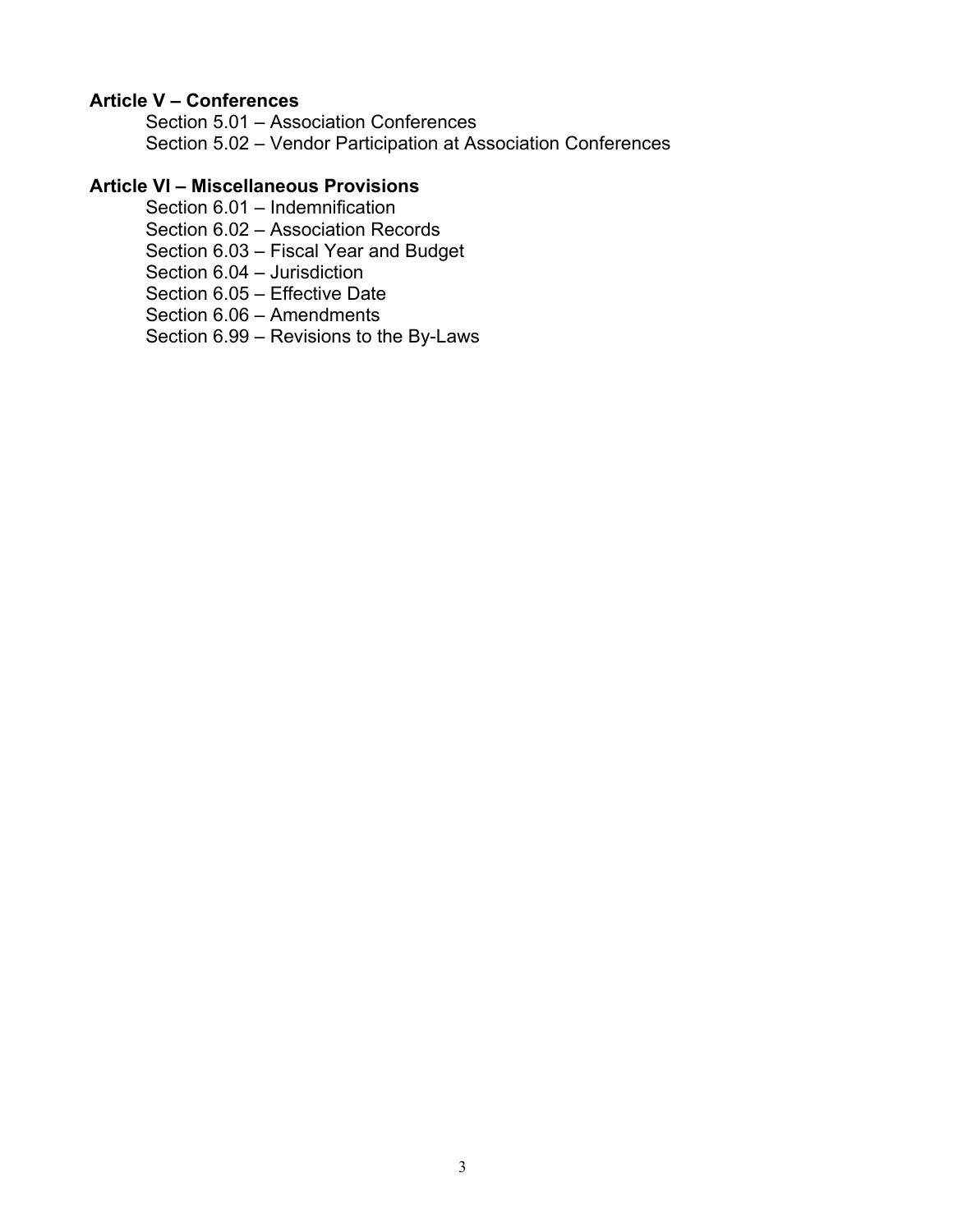# **Mission Statement**

The mission of the RP-ALARA (As Low As Reasonably Achievable) Association is to facilitate the open sharing of industry knowledge through Operational Experience to reduce site collection radiation exposure with a common communication network, multiple benchmarking opportunities, and the establishment of personal relationships.

The RP-ALARA Association is an autonomous all-inclusive educational and scientific ALARA Association comprised of representatives that operate nuclear facilities. The Association continually evaluates new technology and methods in radiation protection standards with the free exchange of information to its membership.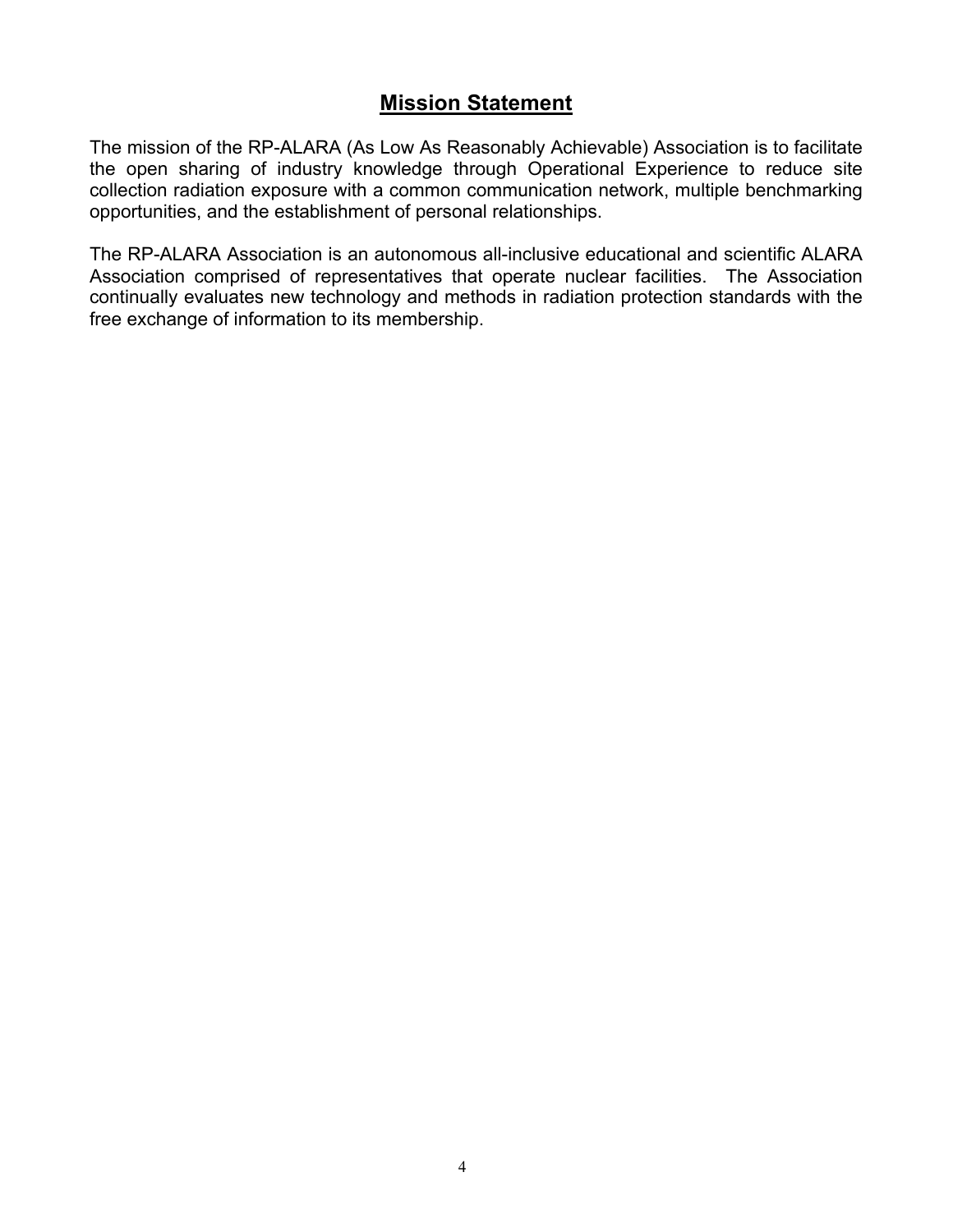# **Article I Name, Statement of Purposes and Principle Office**

## **Section 1.01 – Name & Address of the Organization**

- A. The name of the organization is the RP-ALARA Association Inc. (hereinafter referred to as "the Association" or "Association") and formerly known as the "PWR RP/ALARA Association" is an educational and scientific association of entities that operate Nuclear facilities.
- B. The Association maintains no principle address or location and may from time to time use the cooperative address of its agents, accountants or attorneys.

#### **Section 1.02 – Organization Type & Responsibilities**

- A. The Association is a Business League comprised of entity members that operate nuclear facilities who abide by these By-Laws, and by approved written policies and guidelines of the Association. The purposes of the Association are limited exclusively to charitable, education, and scientific purposes within the meaning of Section 501(c)(6) of the Internal Revenue Code, as amended (or the corresponding provision of any future United States Internal Revenue law) and the Association shall carry on only activities permitted to be carried on by an organization exempt from federal income tax under Section 501(c)(6) of the Internal Revenue Code, as amended.
- B. The principal responsibilities of the Association are to study and evaluate methods and operations that result in the promotion and continual improvement in radiation protection standards and performance at member facilities and the gathering of and dissemination of education materials, methods and procedures to that end.

#### **Section 1.03 – Structure & Purposes**

- A. The Association shall be composed of representatives chosen by entities that operate Nuclear facilities that elect to participate in the affairs of the Association.
- B. The specific purposes for which the Association is organized and by which its performance shall be measured is as follows:
	- 1. To continually improve the radiation protection standards and performance in the member's facility.
	- 2. To reduce the radiation dose to workers (both employees and contractor personnel) within member's facilities.
	- 3. To freely exchange pertinent individual and collective information, data, and lessons learned in an atmosphere of constructive dialogue and mutual respect.
	- 4. To provide a high quality "product" in the most cost-effective manner.
	- 5. To develop and implement an integrated and consistent exchange of information such that issues are effectively identified, prioritized, analyzed, and communicated in a timely manner.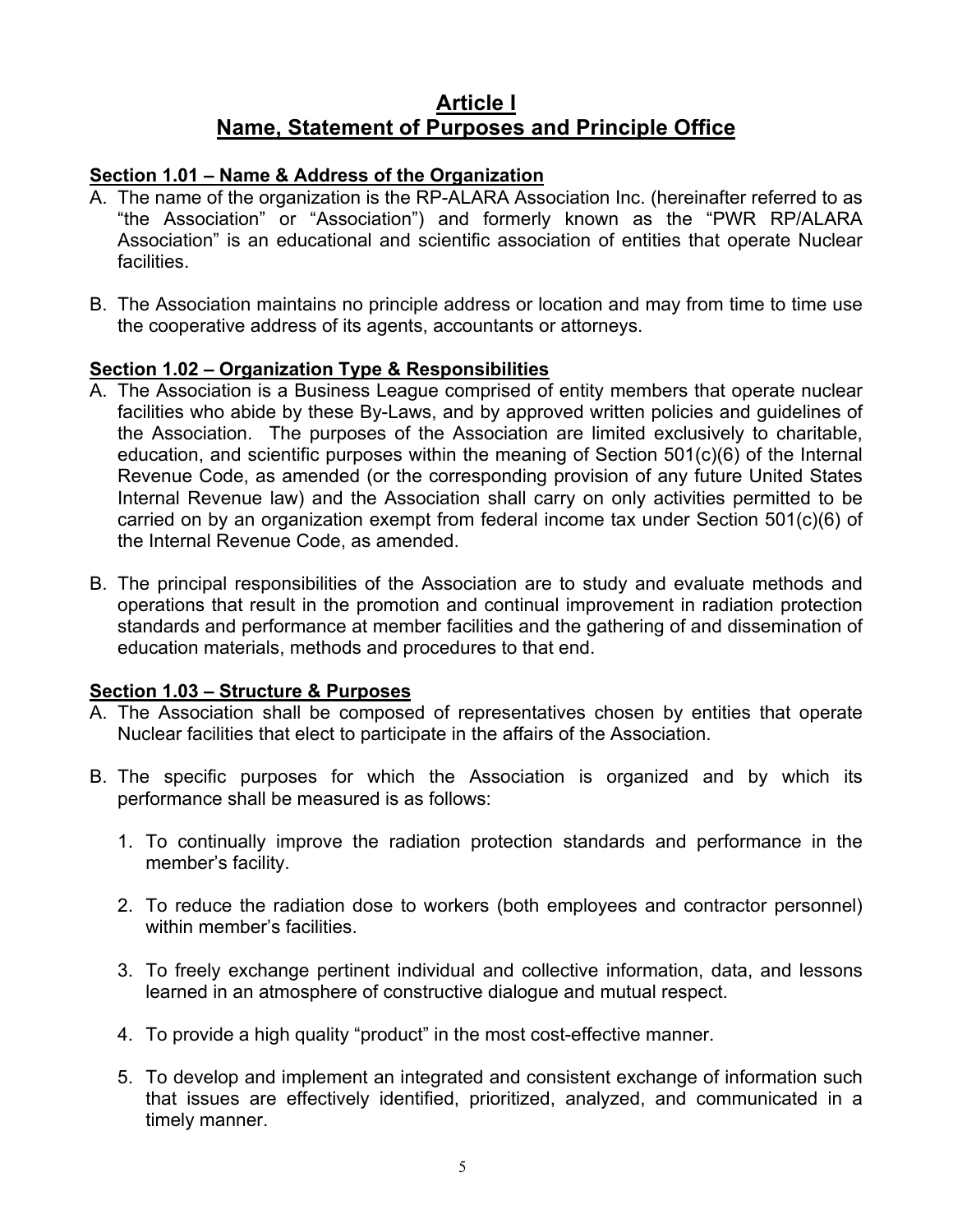- 6. To support effective outage planning such that the exchange and communication of information supports short term dose reductions.
- 7. To identify, evaluate, and endorse recommendations in design change (such as cobalt reduction) that reduce long term source exposure recognizing that this is one of the most effective dose management techniques.
- 8. To continually evaluate industry products and services that impact exposure (such as shutdown chemistry, operating chemistry, chemical decon, zinc injections, micro filtration, and mechanical decon equipment) and share experiences that will effectively assist in the management of individual nuclear facility resources.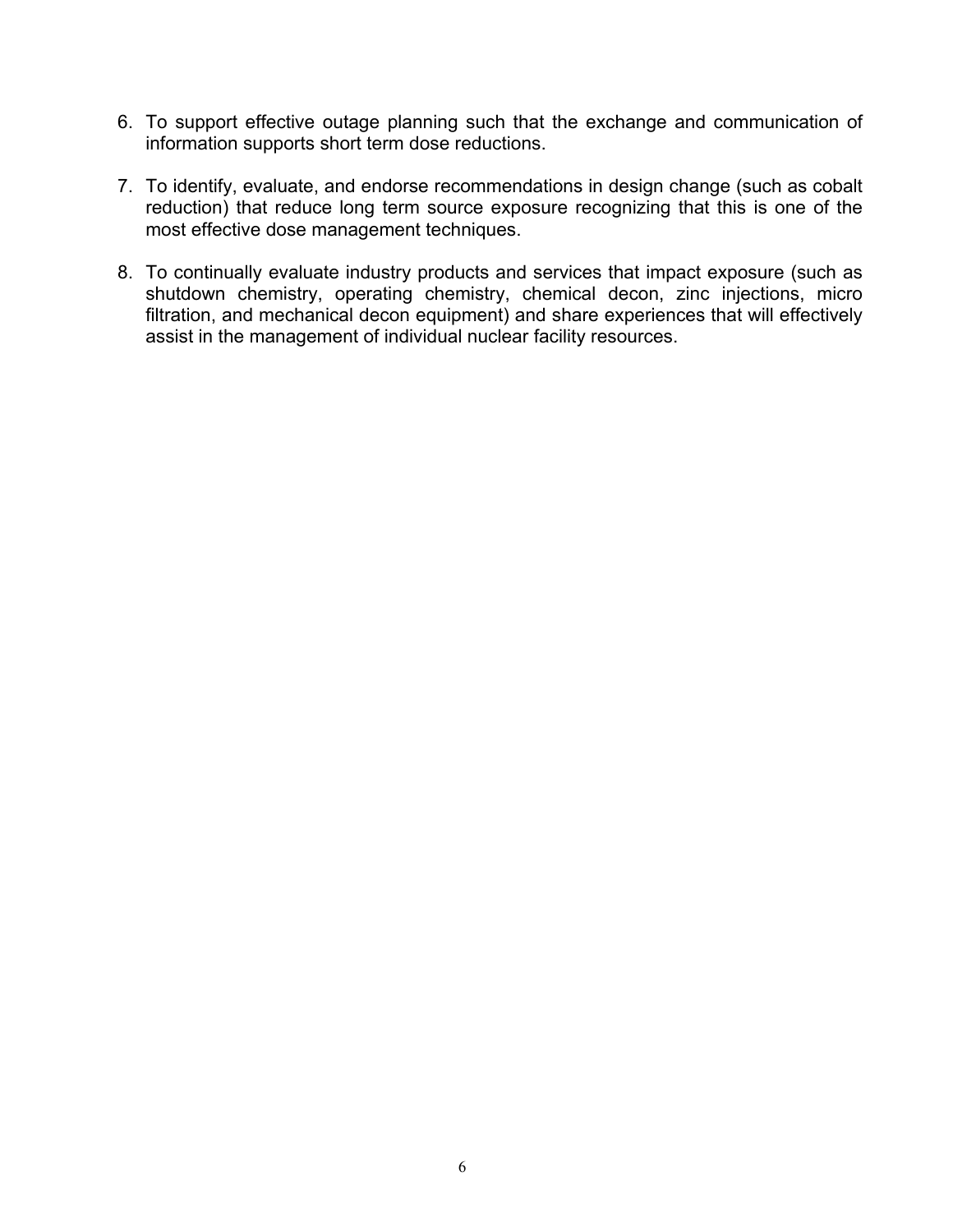# **Article II Members and Participants**

#### **Section 2.01 - Members**

- A. Membership is open to any entity that operates a Nuclear facility and elects to participate in the affairs of the Association. Each entity may have multiple participants in Association activities and each nuclear facility may have multiple participants in Association activities, but representation (the "Representative") in the Association is limited to one designated Representative from each nuclear facility that shall be entitled to vote on action(s) taken by the Association.
- B. Nuclear facilities that elect to participate in the affairs of the Association shall designate and identify their voting Representative and provide the pertinent contact information for that Representative to the Association's Chairperson, or his/her designee.
- C. Representative's responsibilities include: a commitment to the Association's purposes; regular attendance at Association meetings; to periodically serve on the Steering Board of Directors; to commit to and deliver periodic technical presentations to the Association; to meet agenda and deadline obligations in a timely manner; and to conduct Association affairs in a manner that is cost effective and productive.
- D. Membership is open to NSSS vendors, closely associated with providing products or services to nuclear facilities, to participate in the affairs of the Association. Participants from these vendors shall not be entitled to vote in any action(s) of the Association.
- E. Membership is open to Industry regulatory/advisory organizations to participate in the affairs of the Association. Participants from these vendors shall not be entitled to vote in any action(s) of the Association and these organizations may NOT attend Plant Status Report meetings unless specifically requested and pre-approved by the Steering Board. These organizations should also be required to present a topic for discussion at the meeting as approved by the Steering Committee Board.
- F. Any entity or nuclear facility may withdraw its membership at any time, in writing, to the Association Chairperson, or his/her designee. If, after withdrawal, any former entity or nuclear facility again elects to participate in the affairs of the Association, they may petition the Steering Board of Directors, as instructed by the Chairperson, to resume membership in the Association.
- G. A copy of the most current By-Laws of the Association shall be given to each Association Representative (See Section 2.03). Upon any amendments to the By-Laws, a new copy shall be distributed to all Representatives of record.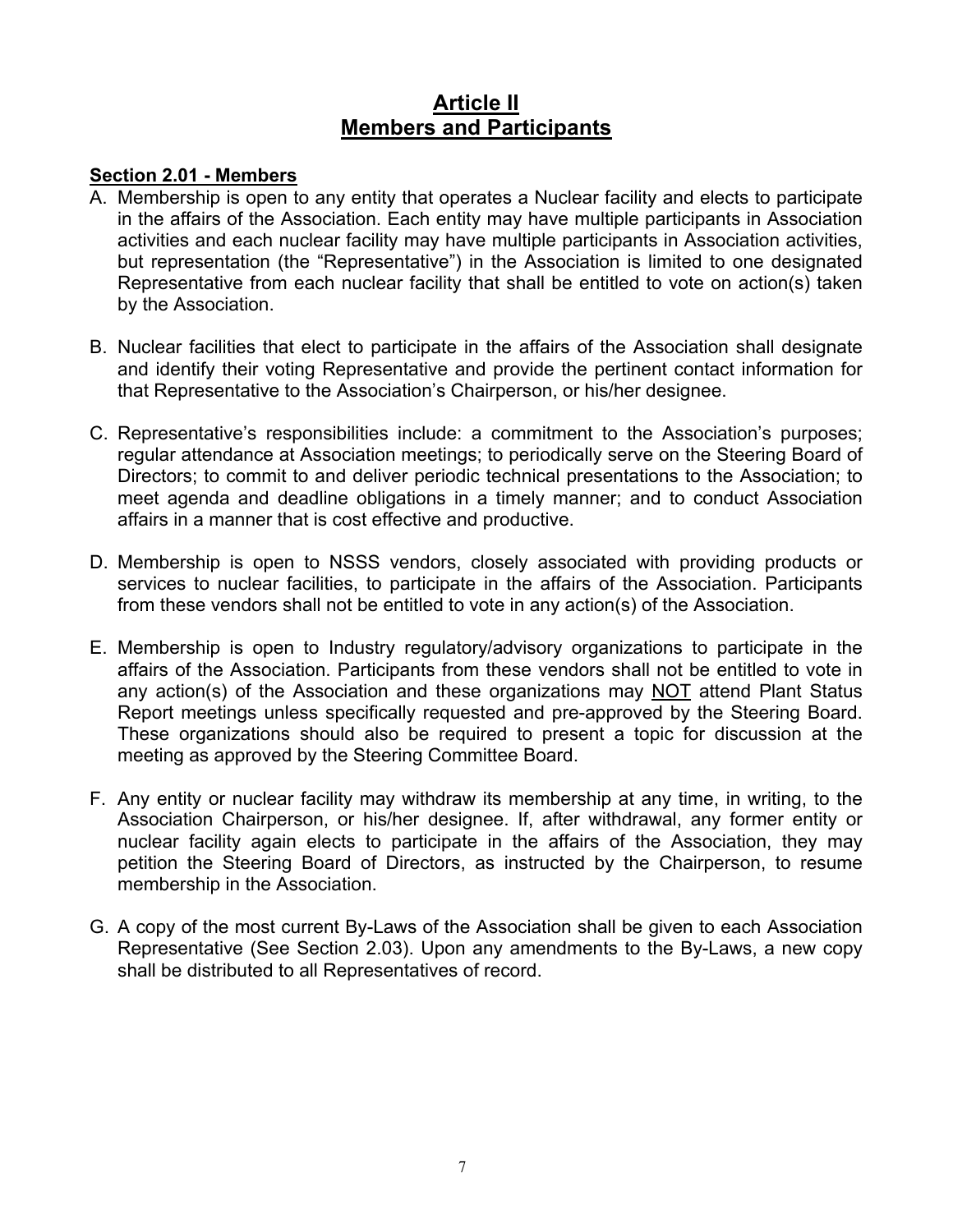# **Section 2.02 - Membership Dues**

- A. Each year, the Steering Board of Directors shall establish annual membership dues for each nuclear facility, NSSS vendors and other agencies that desire membership in the Association; said dues to include participation of the affairs of the Association for the Representative from that nuclear facility, NSSS vendor and other agencies as well as access to global e-mail. The amounts, dates payable and covered periods of all dues and fees shall be published annually by the Steering Board of Directors. Dues and fees are non-refundable.
- B. Members in "Good Standing" are those members who are current in their association dues and fees and are granted full access to the association's meetings, property controlled by the association and the right to vote on any association ballot or issue.
- C. The consequence of members not fulfilling their obligation to maintain current with their invoiced dues and fees within a two-year period, shall be sanctioned by being placed in "suspended" status.
	- 1. "Suspended" status is a condition where the member will not have access to the association's meetings, property controlled by the association or the right to vote on any association ballot or issue.
		- a. While in "Suspended" status, no additional annual dues or fees shall be accrued against the member while not in "Good Standing".
	- 2. Once the arrearages have been paid in full, including the dues and fees for the current year, the member shall then be restored to "Good Standing".

# **Section 2.03 – Record of Representatives Entitled to Vote**

- A. The Association Chairperson, or his/her designee, shall maintain a current and up-to-date list of voting Representatives of the Association.
- B. Member's shall maintain "Good Standing" to be eligible to vote.

# **Section 2.04 – Meetings of the Representatives**

- A. Conferences (meetings) of the voting Representatives of the Association in "Good Standing" shall be held at least twice a year at a time and place to be determined by the Steering Board of Directors.
- B. Special meetings of the Association may be called by a majority of the Steering Board of Directors or by a two-thirds majority vote of the Representatives present at any meeting of the Representatives. Only those matters specifically stated in the Notice of a Special Meeting as the purpose for the meeting may be considered at a special meeting.
- C. The Chairperson of the Association, or his/her designee, shall keep minutes of all conferences of the Representatives. Such minutes shall reflect all business conducted at the conferences; including findings, conclusions, recommendations, and reports. Copies of the minutes shall be a part of the permanent Association record and shall be maintained for reference and archival purposes; minutes shall be distributed to each nuclear facility representative.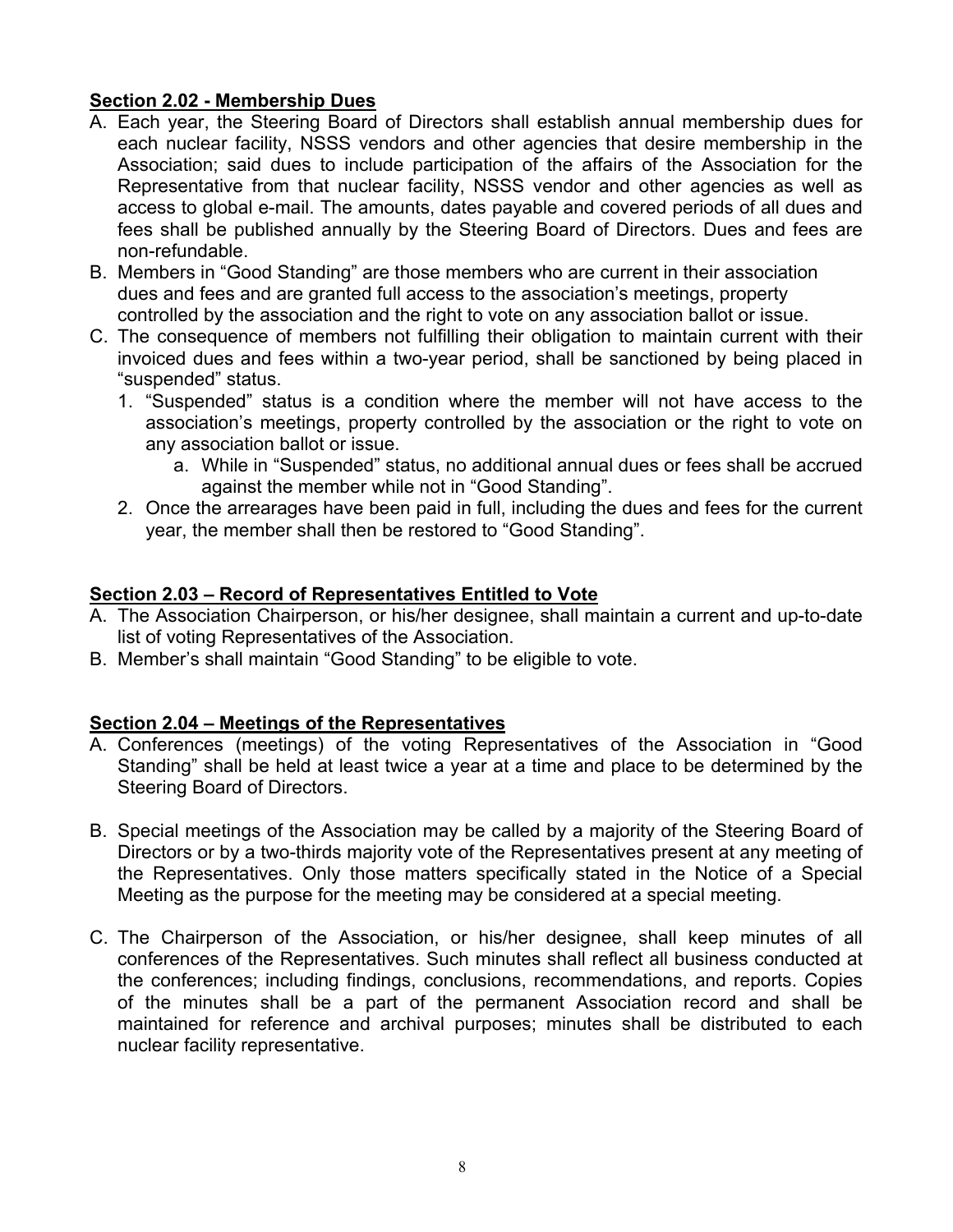# **Section 2.05 – Notice of Meetings of the Representatives**

- A. Notice of the regular semi-annual conferences (meetings) of the Representatives of the Association shall be sent, in writing, no less than 45 days prior to the date of the conference, to each Representative of record in Section 2.03 above.
- B. Notice of any special meeting of the Representatives shall be given, in writing, to all Representatives of record in Section 2.03 above, and shall be sent no less than 10 days prior to the date of the special meeting and shall state the date, time, place or method of meeting, and the purpose of the special meeting.
- C. The use of electronic or telephonic meetings of the Representatives is permissible, provided that the minutes of that meeting include a separate record of the individual vote of each Representative on any action(s) taken during that meeting, such record clearly showing the affirmative approval of said action(s); or a separate record of the individual vote of each Representative on the motion to approve the minutes of said meeting, such record clearly showing the affirmative approval of that motion.

# **Section 2.06 – Quorum of the Representatives**

A. At any conference (meeting) of the Representatives of the Association, a quorum shall consist of either the presence of 50% of the Representatives as recorded per Section 2.03 above, plus one, or by the presence of 2/3 of the of the Steering Board of Directors. The Chairperson of the Association, or his/her designee, will determine that a quorum is present at any conference of the Representatives, prior to conducting any Association business.

# **Section 2.07 – Agenda of Meetings of the Representatives**

- A. The Steering Board of Directors shall determine the order of business at any conference (meeting) of the Representatives of the Association, but the meeting agenda must always include the following:
	- 1. Determine the presence of a Quorum
	- 2. Approval of prior Meeting Minutes
	- 3. Association Financial Reports

# **Section 2.08 – Proxies and Absentee Ballots**

A. Any proxy votes or electronic voting shall be counted, documented and witnessed by at least two members of the Steering Board of Directors.

# **Section 2.09 – Voting at Meetings of the Representatives**

- A. On any matter that is presented for a vote at any conference (meeting) of the Representatives, each nuclear facility Representative shall be entitled to one vote
- B. Only Representatives in "Good Standing" shall participate in deliberations of any action(s) at conferences of the Association. Others in attendance may be recognized by the Chairperson and permitted to participate with the consensus of the Representatives.
- C. A simple majority of those eligible to vote (provided a quorum is present) shall determine the outcome of any issue presented for a vote with the following exceptions: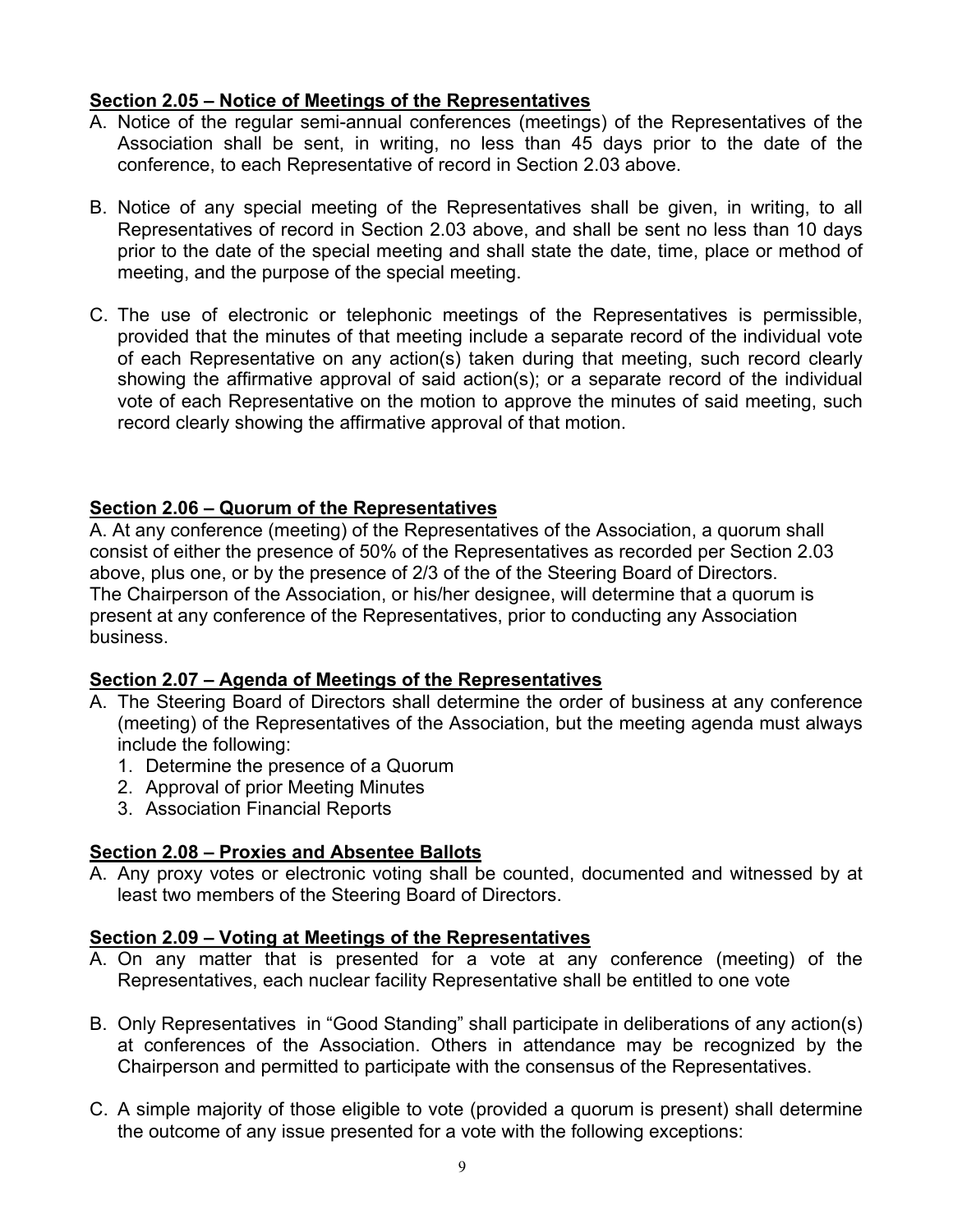- 1. Motion to remove an officer or Director requires a seventy-five percent (3/4) majority.
- 2. Motion to remove a Representative requires a seventy-five percent (3/4) majority.
- 3. Motion to amend the by-laws requires a sixty-six percent (2/3) majority.

# **Section 2.10 – Powers reserved for the Representatives**

- A. The Representatives reserve that action on the following items must be brought before the Representatives for deliberation and approval:
	- 1. Election of Directors.
	- 2. Approval of amendments to the By-laws.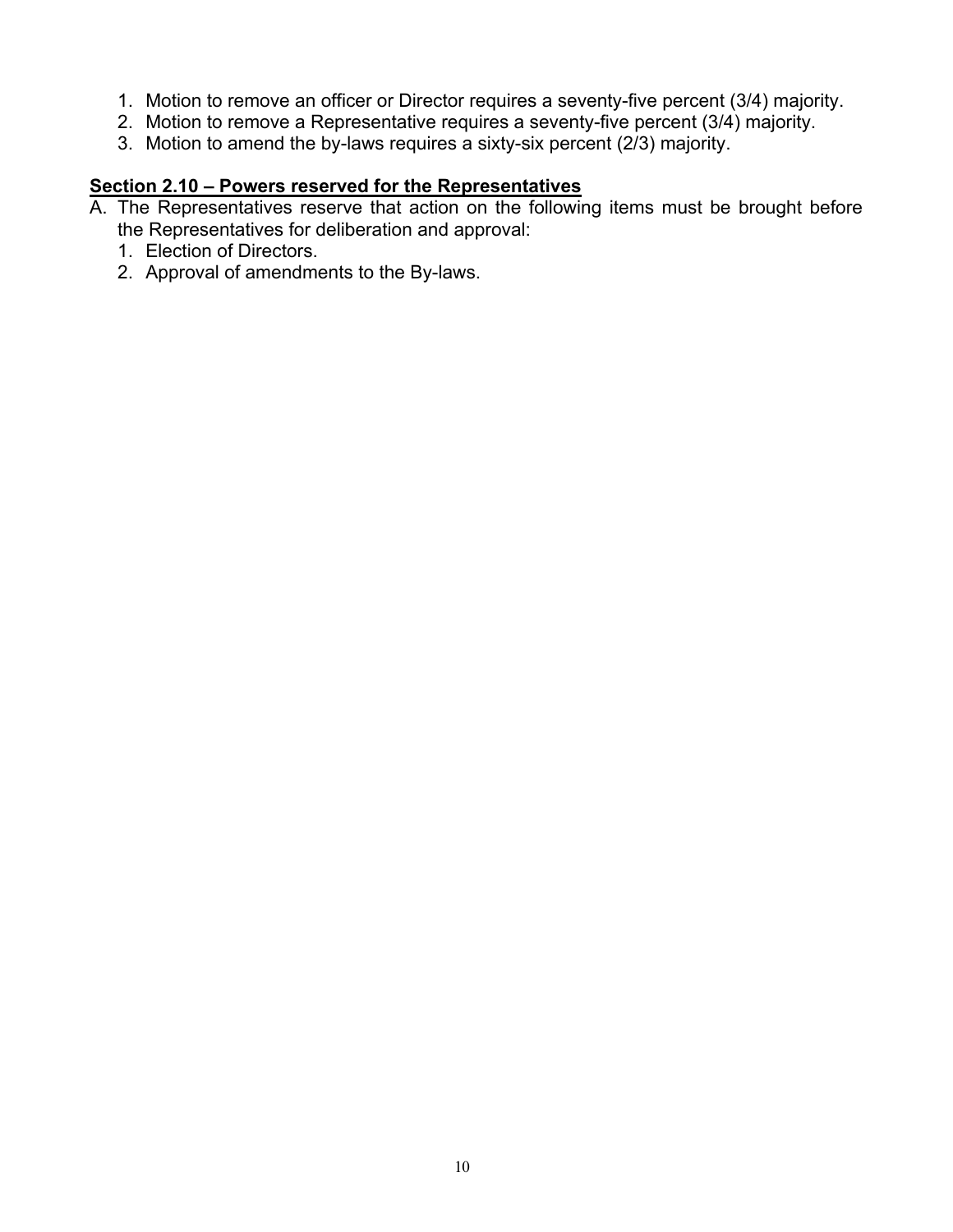# **Article III Management of the Association**

# **Section 3.01 - Steering Board of Directors**

- A. The legal authority and managing body of the Association is hereby designated as the Steering Board of Directors (hereinafter "the Board"). It shall be the duty of the Board and it shall have the authority to manage the property, affairs, and business concerns of the Association in a manner consistent with the applicable statutes and regulations and in a manner consistent with these By-Laws. Such duties shall include, but are not limited to, responsibility for the Association's organization, compliance with federal, state and local laws, protecting the Association's assets and insuring the financial viability of the Association, and allocation of Association resources in a manner consistent with the Association's purposes. In furtherance of its duties, the Board shall also have the authority to appoint and discharge agents and employees, including attorneys and accountants.
- B. The Board shall not take any action requiring the consent or approval of the Representatives until the Representatives have exercised their reserved powers as outlined in Section 2.10.

### **Section 3.02 - Number of Directors**

- A. The Steering Board of Directors shall be composed of eight (8) elected members and one (1) optional Past Chairperson. The Board will consist of four (4) Officers, a Chairperson, a Chairperson-elect, a Secretary, and a Treasurer, four (4) "at-large" Directors and one (1) optional Past Chairperson.
- B. At any time due to resignation or the lack of a quorum, the Steering Board of Directors may temporarily appoint a qualified candidate(s) to fill any vacancy until such time as the full body of Representative's next conference (meeting) at which time the position shall be nominated and voted on by the Representatives.

#### **Section 3.03 - Qualifications of Directors**

- A. All Directors shall be nominated and elected by and from the body of voting Representatives of the Association.
- B. Each Director shall have demonstrated the basic qualities of honesty, integrity, justice, good judgment, and have knowledge of the Association's activities.
- C. Each Director should be committed to uphold the purposes and general policies of the Association and have the willingness and ability to devote the necessary time to Board and Association activities.
- D. Each Director should be able to apply experience and expertise to Board decisions objectively and realistically.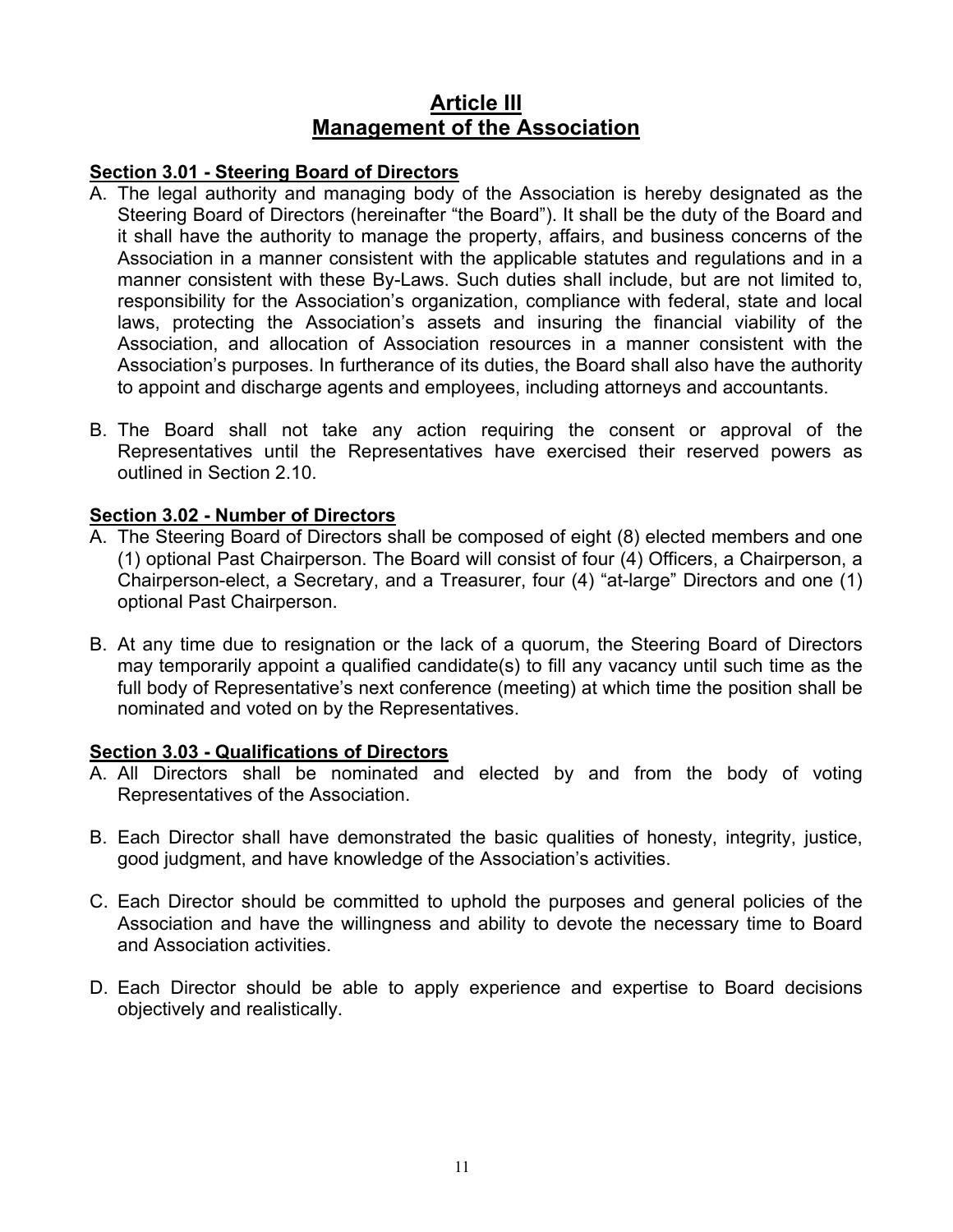# **Section 3.04 - Election and Terms of Directors**

- A. The Directors of the Association shall be elected at any conference of the Representatives of the Association.
- B. Each Director's term will begin at the conclusion of the conference and will be for two years.
	- 1. It is preferred that four (4) Directors shall be elected to terms that begin in years that end in an even number; four (4) Directors shall be elected to terms that begin in years that end in an odd number.
	- 2. To promote continuity of the Steering Board, the Directors may alter the length of a new term, to align with the odd and even years (by a seventy-five percent (3/4) majority of the steering board).
- C. Directors may be re-elected to one successive term(s) as a Director.
	- 1. A Director that has served two terms, may after an absence of at least one year from the Steering Board of Directors be nominated again for a position on the Board.

# **Section 3.05 - Resignation of a Director**

A. Any Director may resign at any time by giving his or her resignation to the Chairperson. The resignation will take effect at the time specified therein, and unless specified therein, the acceptance of a resignation shall not be necessary to make it effective.

#### **Section 3.06 - Removal of a Director**

A. The Representatives may remove any Director at any time, with or without cause, provided that Section 2.09 C-1 of these By-Laws has been followed.

# **Section 3.07 - Vacancies of Directors or Officers**

- A. Should any Director resign or be removed during their term, the Representatives of the Association, shall elect, as soon as possible and practicable, a qualified candidate to fill the vacancy for the remainder of the existing term. A Director that has been elected to fill the remainder of an existing term, provided that remainder of that term is one year or less, shall still be eligible serve for two full terms.
- B. Should any Officer resign or be removed during their term, the Steering Board of Directors shall designate a qualified Steering Board member to fill the vacancy for the remainder of the term.
- C. Should the Chairperson-Elect resign or be removed during their term, the Board will have the option of allowing the current Chairperson to remain in office for one subsequent term, or designate a qualified candidate from the Board to serve as Chairperson elect.
- D. Should the Chairperson resign or be removed during their term, the Chairperson-Elect will assume the duties of the Chairperson and the Board shall designate a qualified Board member to fill the Chairperson-Elect vacancy for the remainder of the term.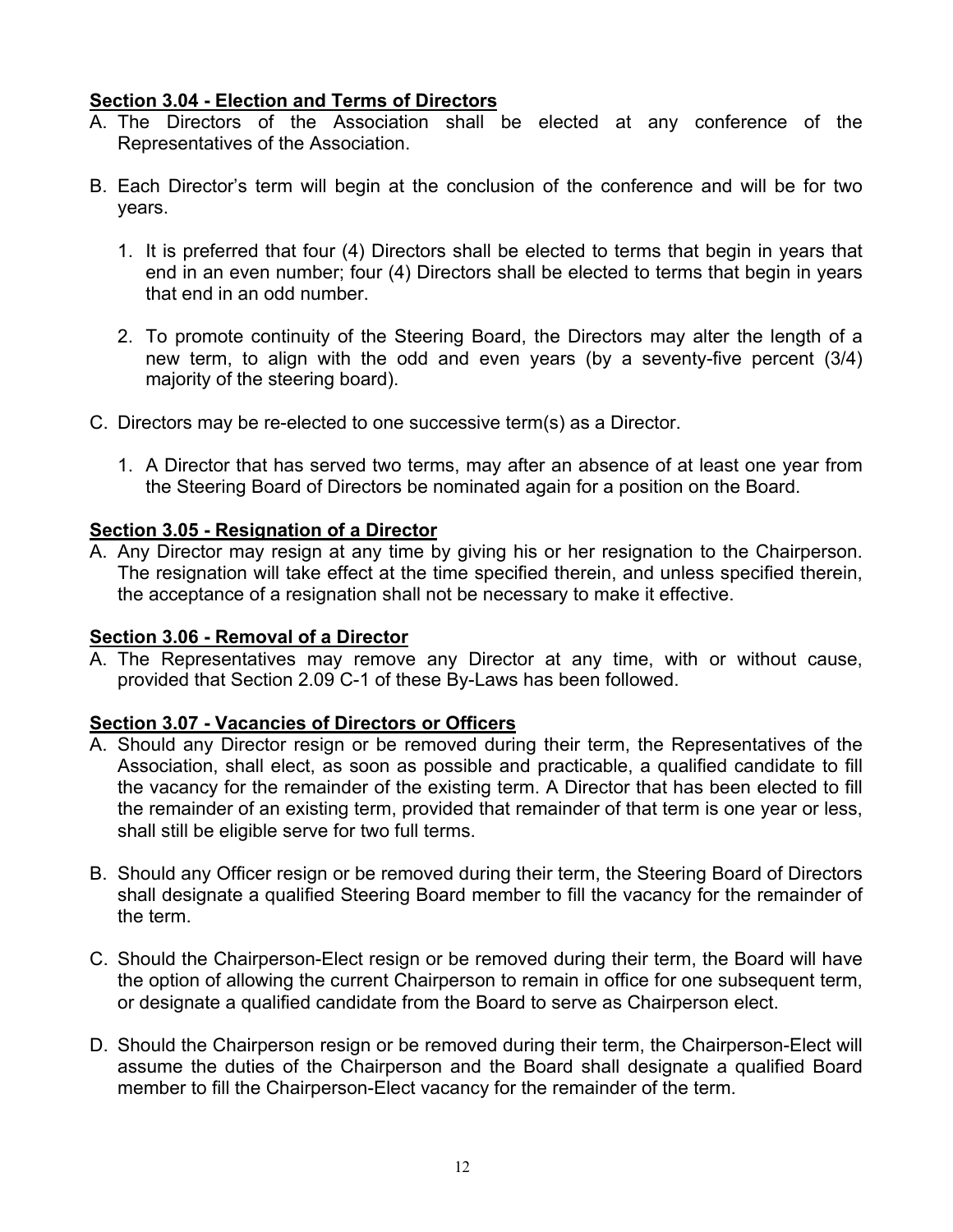## **Section 3.08 - Compensation of Directors**

A. The Directors shall not receive any compensation for their services as Directors, but they may be reimbursed for any approved reasonable expenses incurred on behalf of the Association.

# **Section 3.09 - Conflicts of Interest with Directors**

A. There shall be full disclosure by any Director having a business or personal interest or relationship that may be in conflict with the interests of the Association. After such disclosure, the Director shall abide by the determination of the Board as to whether a conflict exists. If the Steering Board of Directors determines that a conflict of interest exists with a Director, then that Director will not be permitted to participate in such discussion and cast a vote in such matter.

#### **Section 3.10 - Meetings of the Steering Board of Directors**

- A. The Board of Directors shall conduct regular meetings at a time and place as may be determined by the Steering Board of Directors, but shall meet at least twice a year during Association Conferences.
- B. Special meetings of the Steering Board of Directors may be held at such time and place as the Board of Directors may determine. Special meetings shall be called by the Chairperson of the Board or by at least two (2) Directors, with notice of the time and place given to each member of the Board of Directors.
- C. Only members of the Steering Board of Directors shall participate in deliberations at meetings of the Board. Others in attendance may be recognized by the Chairperson and permitted to participate with the consensus of the Board members.
- D. The use of electronic or telephonic meetings of the Steering Board of Directors is permissible, provided that the minutes of that meeting include a separate record of the individual vote of each member of the Board on any action(s) taken during that meeting, such record clearly showing the affirmative approval of said action(s); or a separate record of the individual vote of each member of the Board on the motion to approve the minutes of said meeting, such record clearly showing the affirmative approval of that motion.

#### **Section 3.11 - Notice of Meetings of the Steering Board**

A. The Chairperson of the Board or his/her designee shall give notice of the time and place of each meeting of the Board of Directors to each member of the Board not less than three (3) days before the meeting.

#### **Section 3.12 - Quorum and Voting of the Steering Board**

A. At all meetings of the Steering Board of Directors, a quorum must be present to take action and a quorum shall consist of not less than a majority of membership (non-vacant) of the Steering Board of Directors. Each member is entitled to one vote and the vote of 2/3 of the members present shall decide any question that may come before the Board.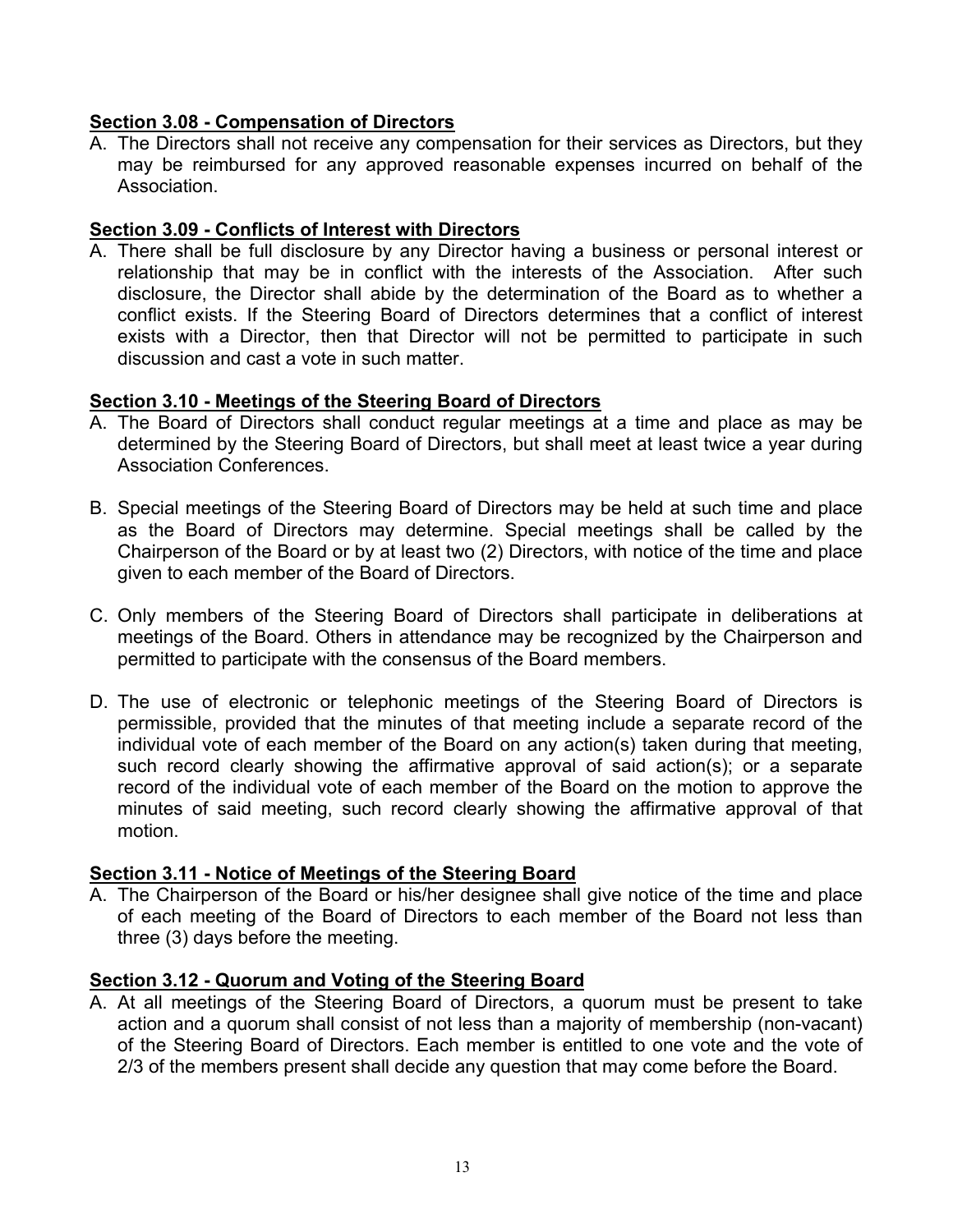# **Section 3.13 - Procedure for Meetings of the Steering Board**

- A. The Chairperson of the Steering Board of Directors shall determine the order of business and all other matters of procedure at meetings of the Steering Board of Directors. The agenda of each meeting of the Steering Board of Directors must include the following items:
	- 1. Determination of presence of a Quorum
	- 2. Agenda Changes
	- 3. Approval of prior Meeting Minutes
	- 4. Association Financial Reports

# **Section 3.14 - Summary and Annual Reports**

- A. The Chairperson or his/her designee shall make a report at the meetings of the Representatives that summarizes the previous meeting(s) of the Steering Board of Directors.
- B. The Steering Board of Directors Treasurer shall keep an accurate record of all the financial transactions of the Association. A summarized annual report of that data shall be presented, in writing, at the summer meeting of the Representatives following the close of the calendar year, executed by the Association Treasurer and the report preparer.

# **Section 3.15 – Association Records**

- A. The Secretary of the Association, or his/her designee, shall prepare minutes of all meetings of the Board. Such minutes shall reflect all business conducted at the meetings of the Board; including findings, conclusions, and recommendations. Copies of the minutes, when approved by the Board, shall be a part of the permanent Association record and shall be maintained by the Association, for reference and archival purposes.
- B. Copies of all contracts and reports, statements, and instruments as may be required by the laws of the United States, including but not limited to, all tax returns and tax law compliance documents, shall be a part of the permanent Association record and shall be maintained by the Association, for reference and archival purposes.

# **Section 3.16 – Force Majeure**

A. In the event of "unforeseen" circumstances or a "force majeure" (such as but not limited to hurricanes, flooding, storms, explosions, strikes, war, infestations, epidemics, or pandemics), preventing the Association from maintaining our Core Business and Purpose, the current elected Steering Board of Directors shall be granted the limited authority to make all necessary decisions required to maintain the Association, until such a time when the Association is able to hold a Membership meeting (virtual or in-person). Examples of this authority would include postponements of scheduled meetings, election of Officers and Steering Board members, Contract approvals for support of the Association and to make temporary "exceptions" to established By-Laws (e.g. Term Limits, Financial Reports approval, Meeting Minute approval). All decisions made during this period of time, shall be documented and reviewed at the next Membership Meeting.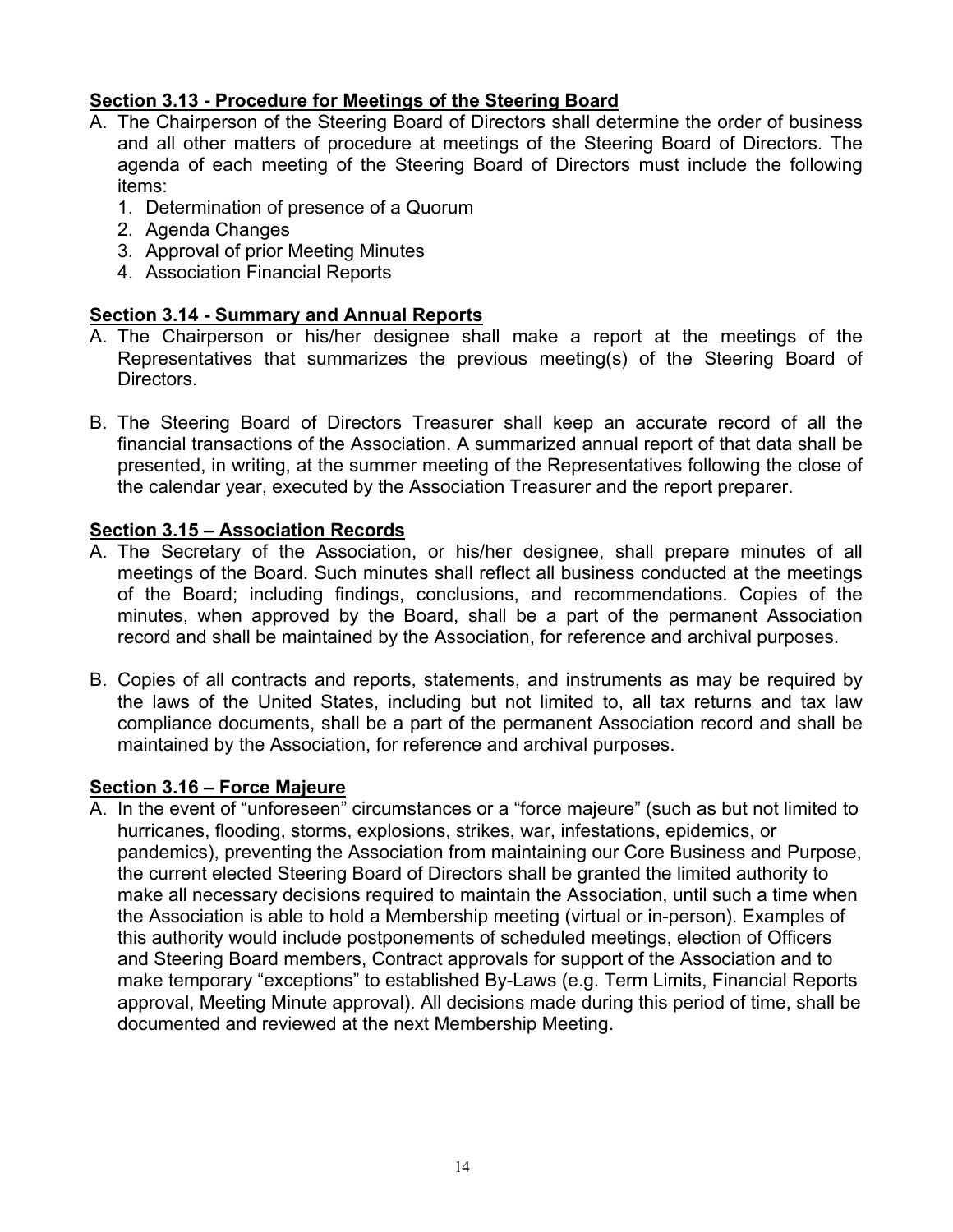# **Article IV Officers of the Association**

Note: Chairperson/Chairperson-Elect positions are successive positions. All Officer positions are subject to the Position Service Limits specified in Section 4.07.

## **Section 4.01 - Number of Officers**

C. There shall be four (4) Officers of the Association: The Chairperson and the Chairperson-Elect, the Secretary, the Treasurer. No person may hold more than one office simultaneously, with the exception of temporary absences. No position may be held by more than one person.

# **Section 4.02 - Chairperson of the Association**

- A. The Chairperson of the Association shall preside over all conferences of the Representatives and all meetings of the Steering Board of Directors.
- B. The Chairperson shall have the duties and responsibilities of supervision of the Association which usually pertain to the office, including but not limited to:
	- 1. Being knowledgeable of Association issues and purposes.
	- 2. Conducting well-organized, timely and effective meetings.
	- 3. Insuring agendas and presentations are carefully tailored to facilitate responsible communication and decision-making.
	- 4. Fostering a proactive role for Directors and Representatives in fulfilling their duties and responsibilities.
	- 5. Assuring that issues relating to the Association are dealt with in a timely fashion.

# **Section 4.03 – Chairperson-Elect of the Association**

A. The Chairperson-Elect shall, in the absence of the Chairperson, or during the incapacity of the Chairperson as determined by the Board, perform all duties of and assume all responsibilities of the Chairperson until such authority is revoked by the Board. The Chairperson-Elect shall perform such other duties as usually pertain to the office, or as are properly required of the Chairperson-Elect by the Board of Directors.

#### **Section 4.04 – Secretary of the Association**

A. The Secretary shall perform all duties and responsibilities of a Secretary and shall perform such other duties as usually pertain to the office, or as are properly required by the Board of Directors.

# **Section 4.05 – Treasurer of the Association**

A. The Treasurer shall perform all duties and responsibilities of a Treasurer including maintenance of an accurate record of all of the financial transactions of the Association. The Treasurer will act as a liaison between the Association and any retained accounting concern, and shall perform such other duties as usually pertain to the office, or as are properly required by the Board of Directors.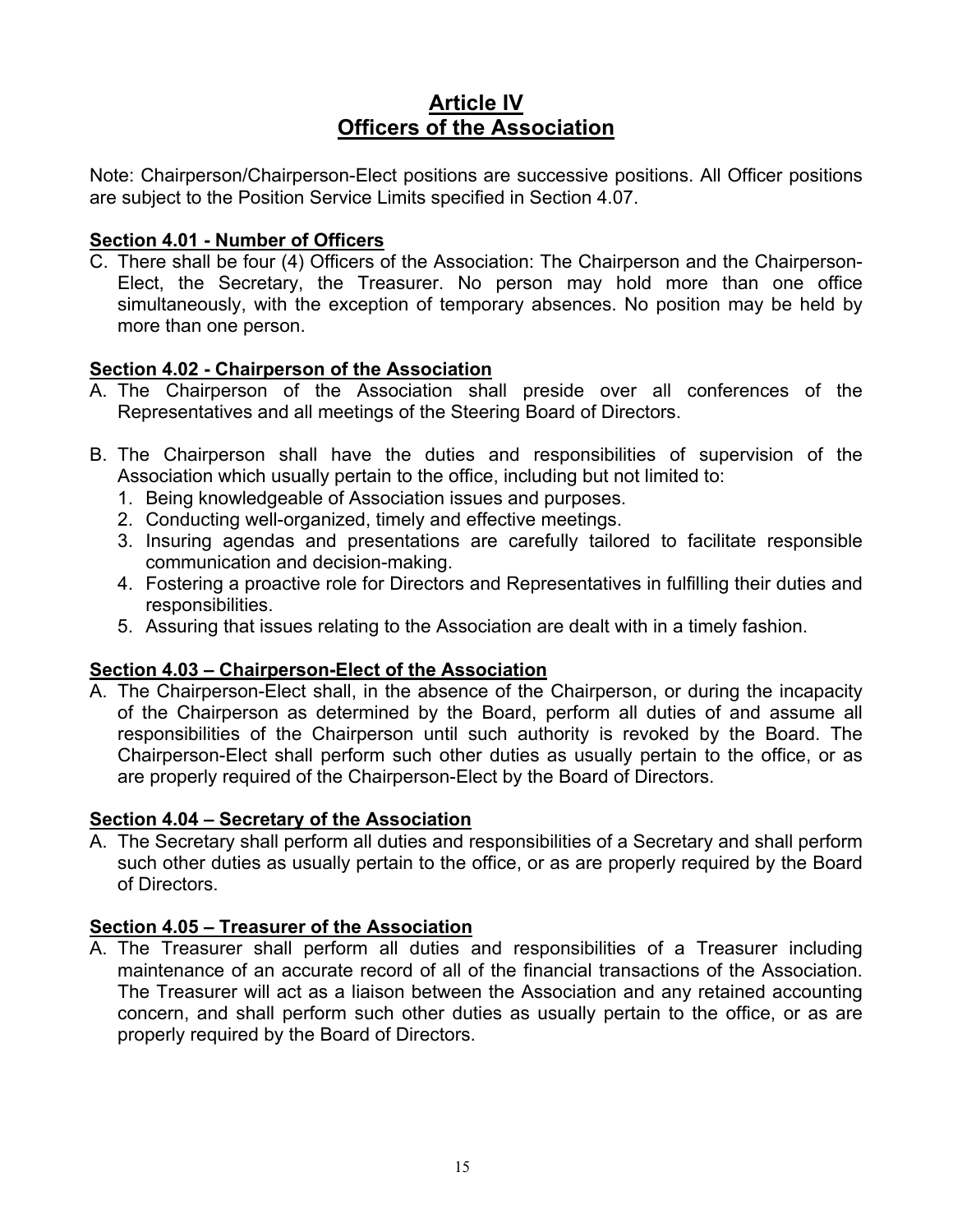# **Section 4.06 – Past Chairperson (Emeritus)**

A. The Past Chairperson position is an optional "Emeritus" position. This is an advisory position to the Chairperson and will be automatically filled by the most recent past Chairperson. This is NOT an elected position and may be vacated with no compensatory actions required.

#### **Section 4.07 – Position Service Limits and Election of Officers**

- A. A new Chairperson-Elect shall be elected by the Steering Board of Directors membership when the current Chairperson-Elect moves into the Chairpersons office.
- B. The Chairperson-Elect's position will begin at the conclusion of the scheduled conference and will be for a period of two (2) years, at which time the Chairperson-Elect will ascend to the office of the Chairperson.
- C. The Chairperson's position will be for a service period of two (2) years.
- D. The Secretary and Treasurer shall be appointed by a majority vote of the Steering Board of Directors. These positions are for a service period of two (2) years and may be reappointed to one (1) successive period, NOT to exceed a total of four (4) consecutive years.
- E. An Officer that has fulfilled their service period may, after an absence of at least one year from a designated position on the Board, be nominated again for a position on the Board.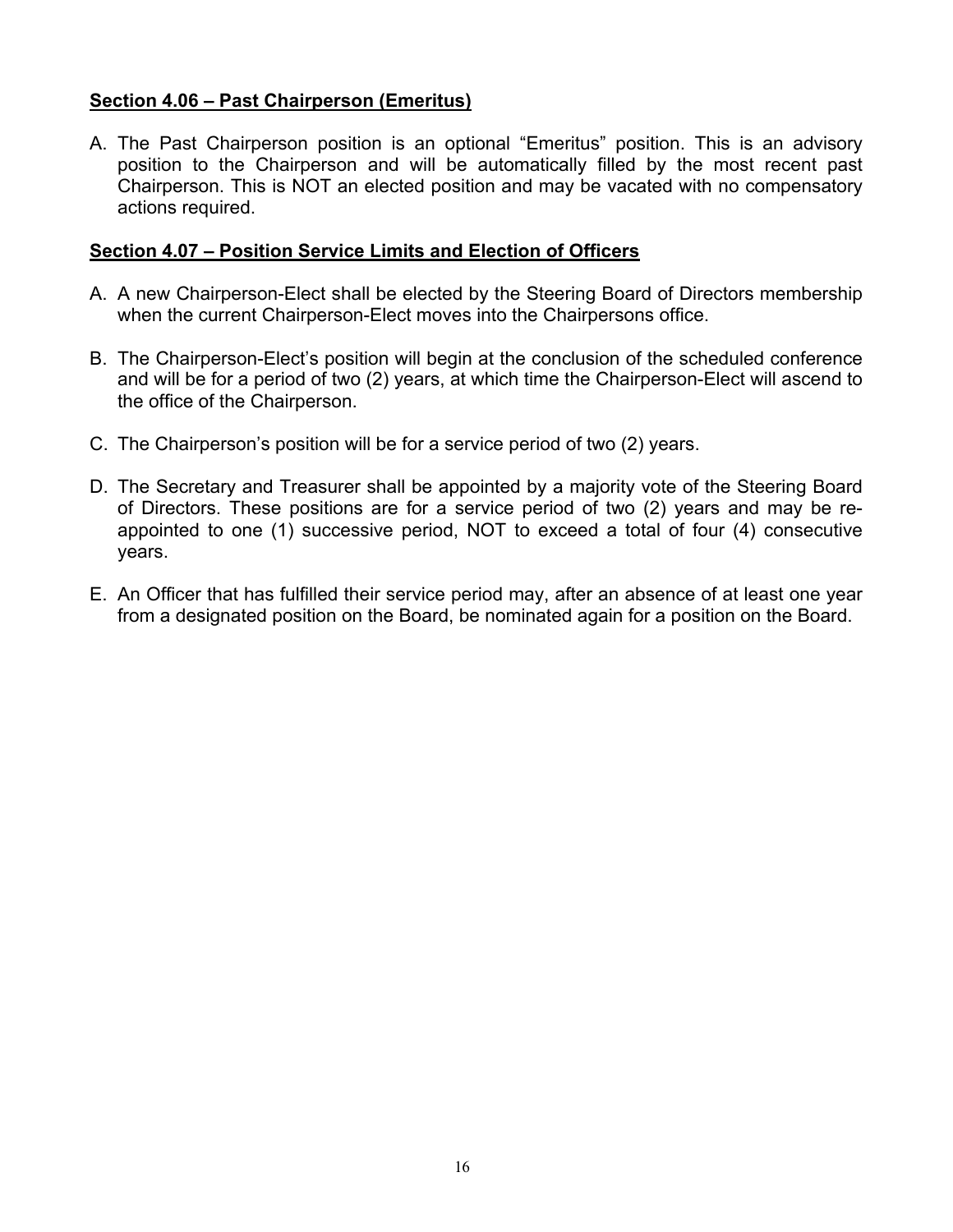# **Article V Conferences**

#### **Section 5.01 – Association Conferences**

- A. The Association shall conduct periodic conferences (historically known as the Winter Conference and the Summer Conference) to further its purposes as outlined in Section 1.03 of these By-Laws. The date, time, and location of each conference shall be determined by the Steering Board of Directors.
- B. Prior to summer conference, each nuclear facility Representative should electronically submit a copy of their Plant Status Report to the Chairperson, or his/her designee. The Plant Status Reports will be distributed at the conference and posted on the Association's WEB site.
- C. Industry regulatory/advisory organizations may be invited to a conference by the Steering Board of Directors to address the Association regarding current issues and topics of interest. The allocation of Conference time and level of participation shall be predetermined by the Steering Board of Directors. These organizations may NOT attend Plant Status Report meetings unless specifically requested and pre-approved by the Steering Board.
- D. Conference agendas will be prepared and published for each Association conference. The agenda shall be adhered to as best as possible; when an agenda topic threatens the completion of other agenda items, that topic will be tabled for further follow-up; when a non-agenda topic threatens the published agenda, a "High Interest Topic" form will be circulated so that participants can indicate their interest in further follow-up on that topic (such as sharing or requesting more information).

#### **Section 5.02 – Vendor Participation at Association Conferences**

- A. NSSS Vendors are encouraged to be active participants at Association Conferences, with a particular preference that NSSS vendor participants be ALARA representatives. NSSS Vendors that are current Association members, while non-voting members, are recognized as members of the Association and are encouraged to participate in all Conference sessions, meetings, and activities.
- B. Non-NSSS Vendors participation in Conferences is limited. The Steering Board of Directors, may, at its discretion, request a Non-NSSS vendor to make a Conference presentation on a specific topic of interest to the Association. In addition, Non-NSSS vendors may submit requests to the Steering Board for permission to give a topical Conference presentation. In all cases, the Steering Board reserves the right to approve all presentation topics and materials to be presented by Non-NSSS vendors.
- C. Any vendor sponsored event is to be scheduled at times that do not interfere with Conference meetings, sessions, or related activities; vendors are strongly discouraged from sponsoring activities designed to entice Conference participants away from Conference-scheduled meetings.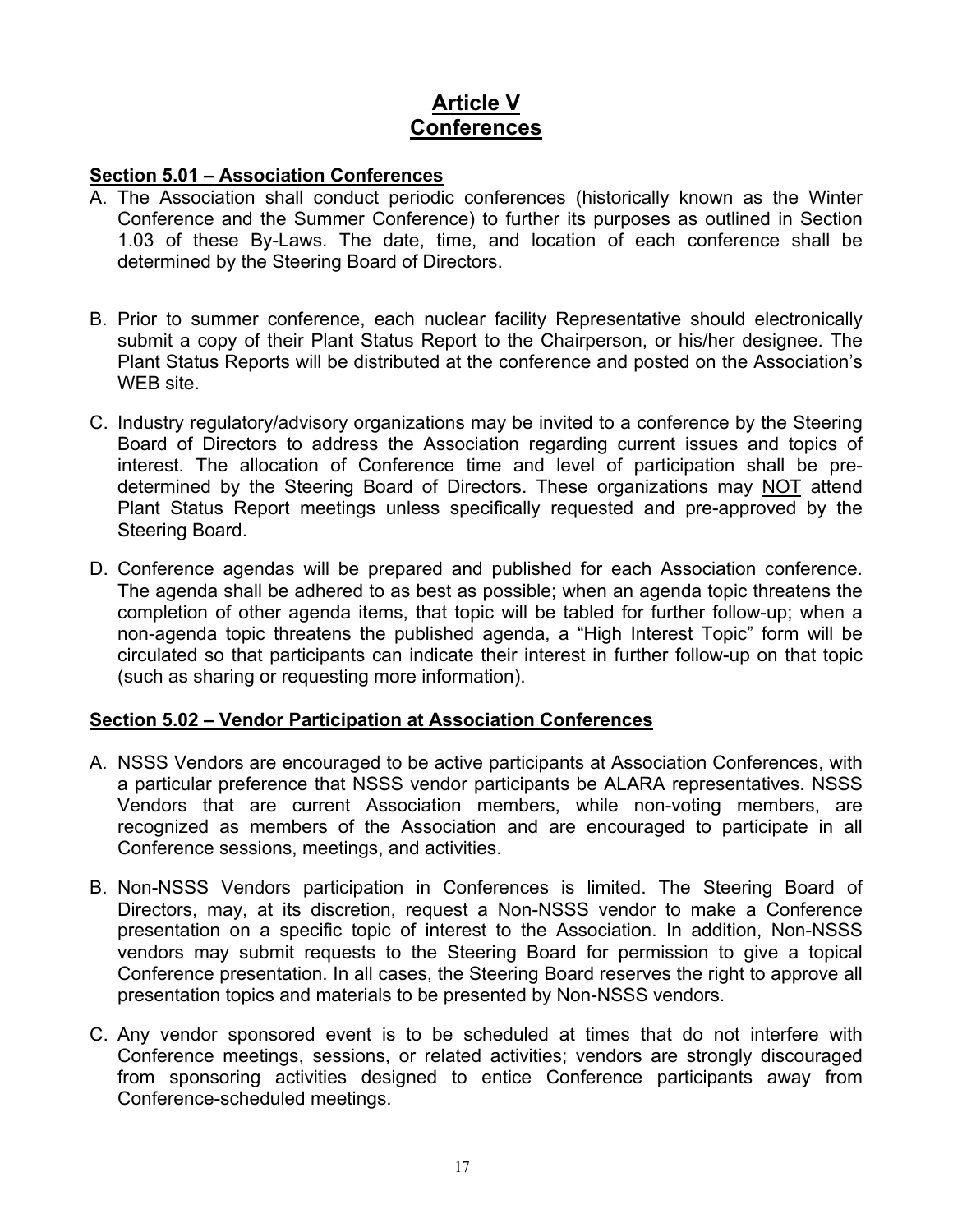# **Article VI Miscellaneous Provisions**

## **Section 6.01 - Indemnification**

- A. The Directors and Officers of the Association shall be indemnified to the fullest extent possible now and hereafter permitted by law in connection with any actual or threatened action or proceeding (including civil, criminal, administrative or investigative proceedings) arising out of their service to the Association and while under the direction of the Steering Board of Directors.
- B. The Board of Directors is hereby authorized to purchase and maintain insurance on behalf of any Director, officer, or employee of the Association, insuring them, to the extent permitted by law against any personal liability asserted against or incurred by them at any such service to or on behalf of the Association.

#### **Section 6.02 - Association Records**

A. Any member entity may have reasonable access to the records and documents (including financial) of the Association. The requester must pay any expenses involved except as the Association may otherwise determine.

# **Section 6.03 - Fiscal Year and Budget**

A. The fiscal year shall begin the first day of January in each year. The Steering Board of Directors shall approve a budget for the fiscal year prior to the commencement thereof.

## **Section 6.04 - Jurisdiction**

A. The jurisdiction of the nuclear RP-ALARA Association is complete and continuing from year to year. It is autonomous in all matters and is not subject to or subservient to any individual member entity or any other agency or organization.

#### **Section 6.05 - Effective Date**

A. These By-laws shall become effective on the date on which the Association approves them.

#### **Section 6.06 – Amendments to the By-Laws**

- A. These By-Laws may be amended from time to time by a two-thirds (2/3) majority of the Representatives present and eligible to vote at a conference (meeting) of the Representatives.
- B. A motion to amend the By-Laws shall be made and seconded at a meeting of the Association provided that a copy of the proposed amendment(s), clearly stating the Article(s) and Section(s) to be amended, was provided to all Representatives prior to the motion.